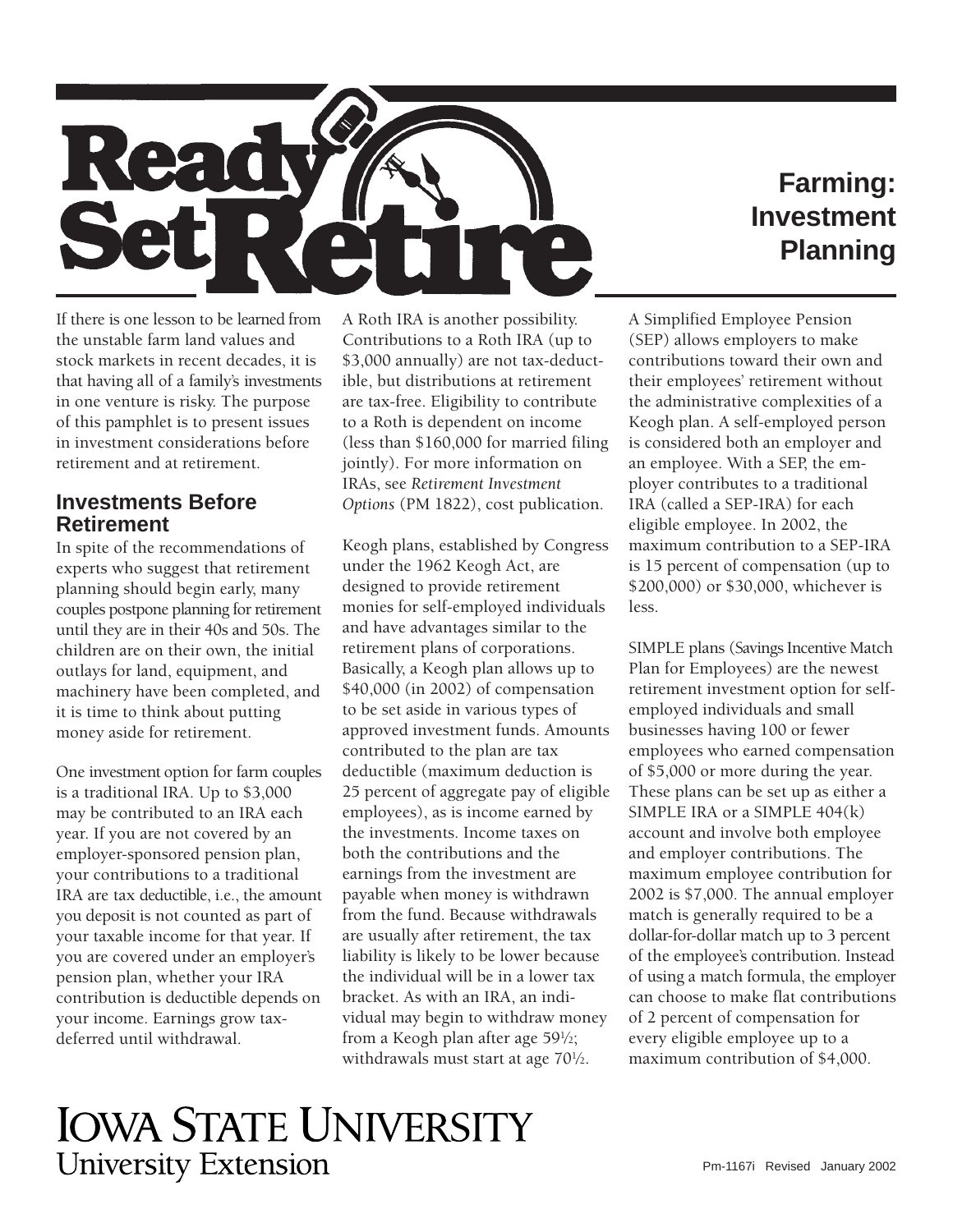For more information on retirement investment options for self-employed individuals and small businesses, see *Retirement Investment Options* (PM 1822), cost publication. *Retirement Plans for Small Businesses* (publication 560) is an Internal Revenue Service publication that provides further details on the retirement plans. It is available free at 800-829-3676 or at http:// [www.irs.ustreas.gov.](www.irs.ustreas.gov)

The retirement plans presented here are **individual** retirement plans, owned by an individual, not by a couple. In general, the owner of the plan will designate the spouse as the beneficiary upon the owner's death. If eligible to do so, it is generally advantageous for each spouse to contribute to a retirement plan. It is beneficial for the spouse who works in the farm business but does not receive pay to become an employee of the business, receive a salary, and have a SEP or SIMPLE plan established in his or her name. For example, a husband's taxable earned income would be reduced by the amount of his wife's salary. In addition, there would be the deduction of her retirement plan contribution.

Cash value life insurance, particularly universal life, can ensure savings for retirement. The cash value of the life insurance can be used as security for a loan for special needs during retirement. Or the cash value can be converted to an annuity to provide retirement income.

Probably the most important principle in investing prior to retirement is diversification. The above plans should be considered first because of their preferential tax treatment. Then consider investment in stocks and bonds and real estate. The past 20 years have shown how risky land investment can be, when it is the only investment. Purchasing additional land to "provide for retirement" is probably not as good an investment as establishing a Keogh plan and an IRA for each member of the couple.

A financial plan can be thought of as a pyramid, with the base solid, conservative investments. Once that base is built, the pyramid can be topped off with riskier investments that may give higher returns. Contributions and the accumulated interest on IRAs and Keogh plans, plus cash and equity in the dwelling should be the major components of the pyramid base at retirement. Next should be investment in land and other real estate, along with stocks and bonds. Finally, investments in business assets and commodities can top off the pyramid.

#### **Investments Upon Retirement**

In addition to preretirement investing, many farm couples are faced with decisions about investments at retirement. Such decisions are especially important if the couple has sold all or part of the farm and has received a lump sum as partial or total payment. The investment decisions made should be geared toward using the money to provide housing and current income for both spouses until their deaths. If the sale of the farm business involved the sale of the couple's residence, one of the obvious investments could be a different dwelling. A couple choosing to rent would, of course, not make this investment. The estimated monthly housing expenses (See *Ready, Set, Retire—Farming: Special Considerations*, Pm-1167e) would need to be adjusted accordingly. After the living arrangements have been secured, at least a portion of the remainder should be invested in such a way that adequate monthly income is ensured.

#### **Types of Investment Available**

There are two basic classes of investments. The first involves lending to others through savings accounts, bonds, mortgages and installment contracts, and annuities. The second is equity ownership, in which all or a portion of something is owned through outright purchase (as in the purchase of real estate), or the purchase of stock directly or through mutual funds.

# **Savings Accounts**

These are probably the most familiar of the investment instruments, and can be savings deposits like passbook savings and NOW accounts (in which there is ready access to the funds) or time deposits (in which there is a penalty if the funds are withdrawn prior to the maturity of the deposit). In general, time deposits earn a higher rate of return than passbook savings accounts.

# **Bonds**

Bonds are instruments issued by governmental units or by corporations for the purpose of raising funds, usually for capital improvements. Bonds can be issued by governmental units, including the federal government, state governments, and local governments. Bonds are available from the issuing body, through stock brokers, or through a mutual fund. A mutual fund is so named because the funds of an investor group, both large and small investors, are pooled to purchase bonds from a variety of issuers for a diversified portfolio. Some mutual funds specialize in municipal bonds, others in corporate bonds.

# **Mortgages and Installment Contracts**

Selling the farm on a land contract with the sellers receiving interest and principal payments amounts to lending money to the farm purchasers.

#### **Life Insurance and Annuities**

Purchasing life insurance or an annuity can take alternate forms. Essentially, the purchaser deposits a sum of money and is returned the principal plus interest in a single payment at a later date or in a series of periodic payments, depending on the terms of the annuity or the life insurance policy.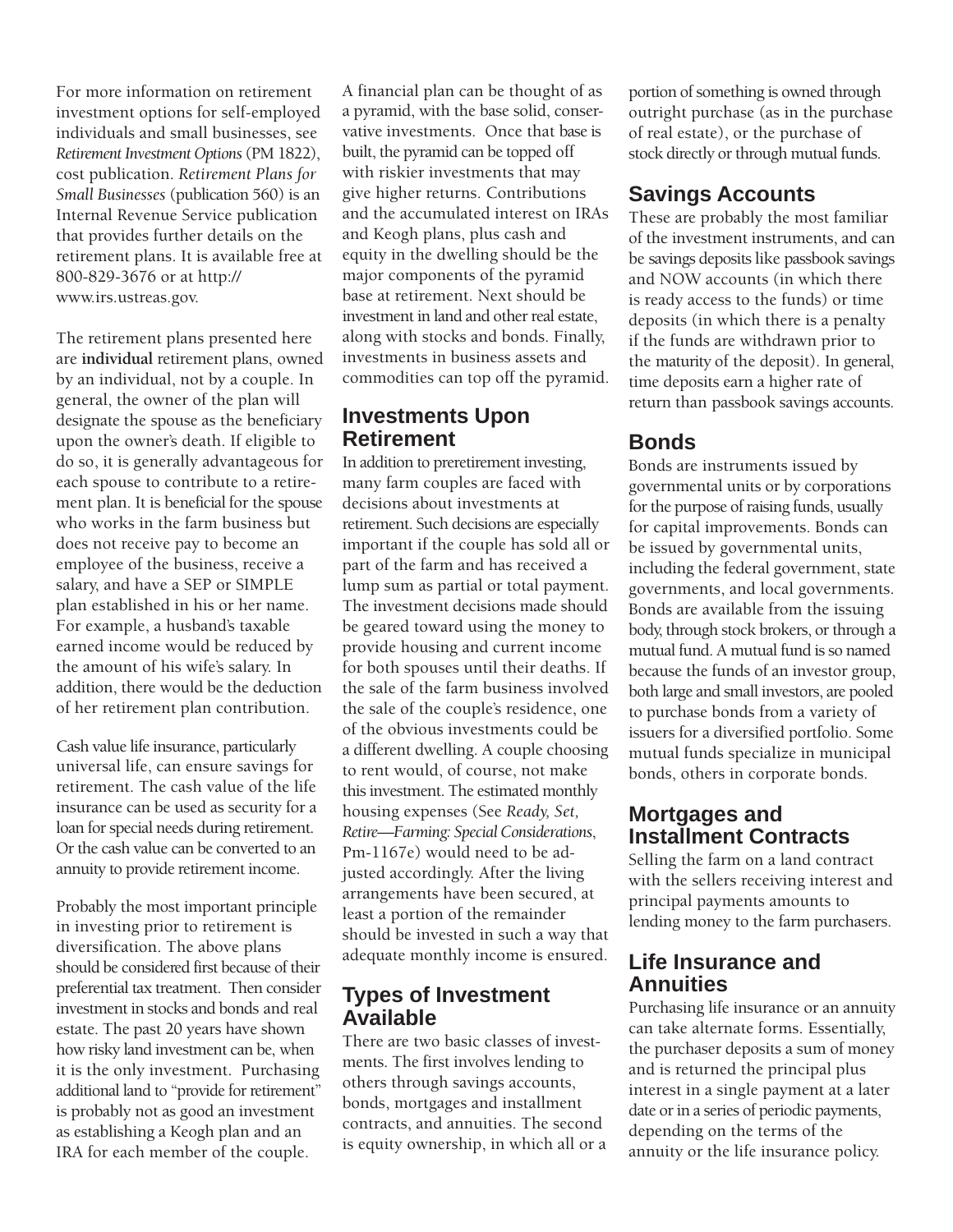#### **Common or Preferred Stock**

Owning a share of stock in a corporation essentially means owning a part of the corporation. Stock can be purchased directly, through a stock broker, or through a mutual fund that specializes in stock purchases.

#### **Real Estate**

Real estate can be purchased in an exchange between private individuals, as in the purchase of rental property, or it can be purchased through investment in a real estate trust or syndicate. In general, if the latter course is chosen, there will be management fees. If the former

alternative is selected, the investor will be the manager, responsible for property upkeep, rental, and the like. Investment in farm land is a particular type of investment in real estate, with many of the same limitations.

#### **Business**

An investment could be made in a business venture, including but not

## **Table 1. Investment alternatives compared by evaluation criteria.**

| Investment                                   | <b>Risk</b>                                                           | Annual<br>return    | Liquidity   | Management<br>required          | Protection<br>against<br>inflation  | Protection<br>against<br>deflation  | Income tax                                                                |
|----------------------------------------------|-----------------------------------------------------------------------|---------------------|-------------|---------------------------------|-------------------------------------|-------------------------------------|---------------------------------------------------------------------------|
| Savings<br>accounts                          | None, if<br>insured                                                   | Low                 | High        | None                            | None                                | Good                                | Interest taxed as<br>ordinary income                                      |
| <b>Bonds</b>                                 | Low to<br>moderate.<br>Can be<br>substantial<br>with traded<br>bonds. | Low to<br>moderate  | Variable    | Very little                     | None                                | Good                                | Interest<br>taxed as<br>ordinary<br>income,<br>some exempt<br>or deferred |
| Mortgages<br>and<br>installment<br>contracts | Variable                                                              | Low to<br>moderate  | Low         | Low to<br>moderate              | None                                | Variable;<br>may risk<br>forfeiture | Interest taxed<br>as ordinary<br>income                                   |
| Life<br>insurance<br>and<br>annuities        | None, if<br>company is<br>financially<br>sound                        | Low                 | High        | None                            | Almost<br>none                      | Good                                | Interest income<br>deferred to<br>maturity unless<br>paid                 |
| Common and<br>preferred<br>stock             | Moderate<br>to sub-<br>stantial                                       | Moderate<br>to high | Variable    | Moderate<br>to sub-<br>stantial | Variable<br>but gen-<br>erally good | Poor                                | Dividends and<br>capital gains<br>taxed as ordinary<br>income             |
| Mutual<br>funds                              | Moderate<br>to sub-<br>stantial                                       | Moderate<br>to high | High        | Very little                     | Variable<br>but gen-<br>erally good | Variable                            | Same as above                                                             |
| Real estate                                  | Variable                                                              | Variable            | Moderate    | Moderate<br>to sub-<br>stantial | Generally<br>good                   | Moderate                            | Same as above                                                             |
| Real estate<br>trust or<br>syndicate         | Moderate                                                              | Variable            | Very little | Gernerally                      | Moderate<br>good                    |                                     | Same as above                                                             |
| Limited<br>partner-<br>ships                 | Moderate<br>to sub-<br>stantial                                       | Variable            | Variable    | Low to<br>moderate              | Depends on<br>investment            | Depends on<br>investment            | Same as above                                                             |
| <b>Business</b>                              | Moderate<br>to sub-<br>stantial                                       | Variable            | Moderate    | Moderate<br>to sub-<br>stantial | Variable                            | Variable                            | Same as above                                                             |

Adapted from NCR 49, Retirement Planning for Farm Families, 1981, Ralph Hepp, Michigan State University, and Michael Boehje, Iowa State University.